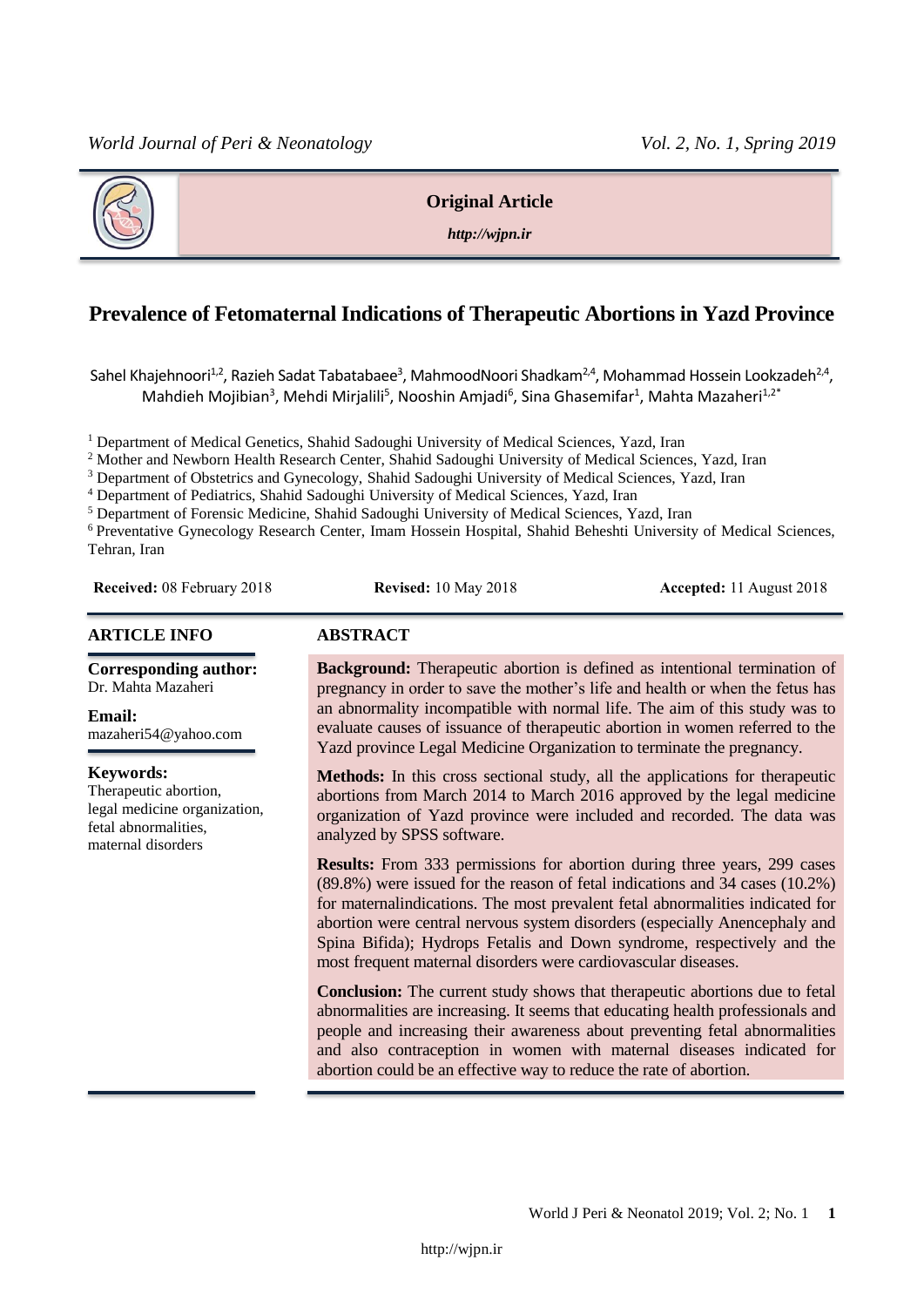# **Introduction**

bortion refers to the termination of pregnancy by any means before the **A** fetus can survive outside the uterus **A** bortion refers to the termination of pregnancy by any means before the fettus can survive outside the uterus and may be spontaneous or induced. Induced abortions are either elective (illegal) or therapeutic.<sup>1</sup> According to the World Health Organization, 19 millionunsafe abortions occur annually and an estimated 68,000 women die as a consequence of unsafeabortions each year all over the world. About 99% of all maternal deaths arise in  $developingcountries<sup>2</sup>$  Indications for termination of pregnancy reflect the laws of the country and the religion. Abortion is legally permitted in many countries under definite conditions, In Iran termination of pregnancy is limited to therapeutic abortion.<sup>3</sup>

Therapeutic abortion is a kind of induced abortion when continuing pregnancy may lead to threatening of mother's life and health or birth of fetus with severe congenital anomalies<sup>4</sup> Congenital anomaly (birth defect) is defined as a structural or functional defect that occur during intrauterine life and may be detected prenatally, or be visible at birth or later in life. Congenital anomalies are a global health problem and responsible for many cases of perinatal mortality, stillbirths and spontaneous abortions and death in early post natal period. Annually an estimated 7.9 million children are born with a serious birth defect and 3.3 million children under five years die from birth defects, who they survive may develop a long term disability which can cause a significant effect on individuals, families, healthcare system and societies.<sup>5</sup> Regarding to severity of abnormality, congenital anomalies are classified to major or minor. They can confine to a single system or involve multiple systems.<sup>6</sup>

The prevalence of congenital anomalies varies greatly from country to country and even in the same country from one region to another. Such variations could be explained by ethnic, environmental factors and ecological and socio-economic differences.<sup>6</sup>

Prevention of congenital anomalies in the developing countries requires the implementation of several steps. A first step is the providing of good epidemiological data on the prevalence and types of birth defects and genetic disorders.<sup>7</sup>

The Guideline for Therapeutic Abortion containing indications that it was legislated by the Islamic parliament in 2005. According to the current law any request for issuing permission for therapeutic abortion is merely acceptable through the Legal Medicine Organization; if three specialist make definite diagnoses about the fetus being malformed or retarded, thus causing the mother to suffer severely, or about the mother's own lifethreatening conditions only before ensoulment of fetus (before four months). The Legal Medicine Organization has defined 100 fetal and maternal disorders to apply for a legal abortion license. Some fetal indications are Hydrops Fetalis with any etiology; conditions resulting in neonatal death such as Anencephaly and disorders leading to handicap or disability; maternal indications include: life-threatening maternal conditions such as active phase of HIV infection, malignancy (i.e. cervical and breast cancer, leukemia and colorectal cancer), Molar Pregnancy, renal diseases, severe heart diseases, autoimmune diseases such as Systemic Lupus Erythematous (SLE), etc.<sup>3</sup>

The WHO categorizes unsafe abortion as a major public health problem as well as one of the easiest preventable causes of maternal mortality. Most abortions are safe in countries where the procedure is lawfully permitted, in the other word when therapeutic abortion is legally available, it is generally safe. $8.9$ Awareness of physician and pregnant women of abortion indications and referring to Legal Medicine Organization at the right time can significantly reduce illegal and unsafe abortion. Assessing causes of applications for therapeutic abortion, undoubtedly contributed to find new indications which may lead to birth of healthy infants and reduce illegal abortion. The present paper was aimed to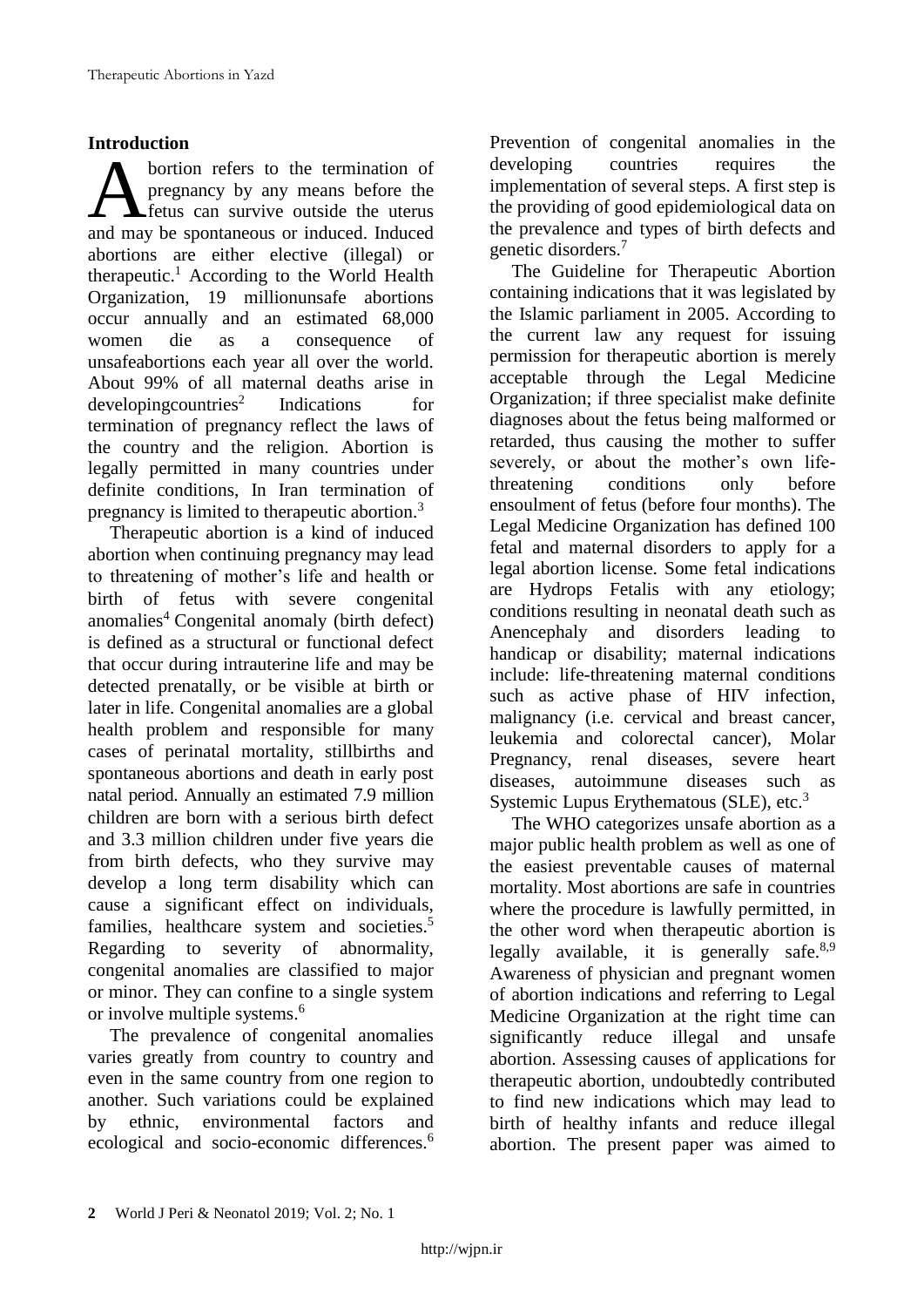determine types and prevalence of indications for therapeutic abortion in pregnancies that they were authorized to terminate by Legal Medicine Organization of Yazd province during a period of three years.

## **Materials and Methods**

This cross sectional study was performed using all medical documents of women who visited the Yazd Province Legal Medicine Organization to apply for a legal abortion license and were approved and authorized, between March 2014 and March 2016. The data recorded for each woman included: age, residence, level of education, occupation, gestational age, type of fetal or maternal indications for the abortion and their diagnostic methods. Incomplete data was omitted from the study. The study was approved by the Ethics Committee of Shahid Sadoughi University of Medical Sciences. As ethical point, the patients identity information were kept confidential. The data was analyzed by SPSS using analytical statistics to determine distribution frequency and means of all variables.

### **Results**

A total of 333 licenses for abortion were issued by the Yazd province Legal Medicine Organization between March 2014 and March 2016. In 89.8% of cases  $(n = 299)$  the reasons for issuance of abortion license were fetal abnormalities and in the rest (10.2% or 34 cases) were the maternal disorders (Figure 1). Most of the abortions licenses were issued in 2016 (41.1%). The mean age of the mothers was  $30.2 \pm 6.4$  (age range: 17-46). The highest applications for abortion were in the mothers at age range of 30-35 years (28.3%) and the least were in mother's  $\geq$  20 years (3.3%).Among which 333 women, 2.7% (n = 9) were illiterate, 18% (n = 60) had primary and middle school education, 31.5%  $(n = 105)$  had diploma, 42.6%  $(n = 142)$  had higher education and level of education of 5.1% (n = 17) was not mentioned.

Approximately 79% ( $n = 263$ ) of the women were housewives and the rest were involved in other jobs.



**Figure 1.** Distribution of indications for therapeutic abortions in women applying for a legal abortion license at the Yazd Province Legal Medicine Organization (March 2014 -March 2016).

The abortion licenses were predominantly issued for fetuses at gestational age of 15-19 weeks (66.1 %) and then for fetuses at gestational age of 10-14 weeks (27.9%). Gestational age for 6.0% of the fetuses was less than 10 weeks (Table 1). There were two or more fetal abnormalities indicated for abortion in some fetuses. Totally, 353 fetal abnormalities were recorded. The main fetal abnormalities indicated for abortion were central nervous system disorders (30.0%), Hydrops Fetalis (15%); and Down syndrome (11.3%) (Figure 2). Skeletal Dysplasia was the major abnormality of musculoskeletal system. Autosomal Recessive Polycystic Kidney (ARPKD) was the major abnormality of genitourinary system. Omphalocele and Hypoplastic Heart Syndrome were the most common anomalies in gastrointestinal system and cardiovascular system, respectively (Table 2). The most prevalent maternal causes of abortion were cardiovascular diseases and severe hypothyroidism (Table 3). None of the mothers had infective diseases such as toxoplasmosis, rubella or herpes.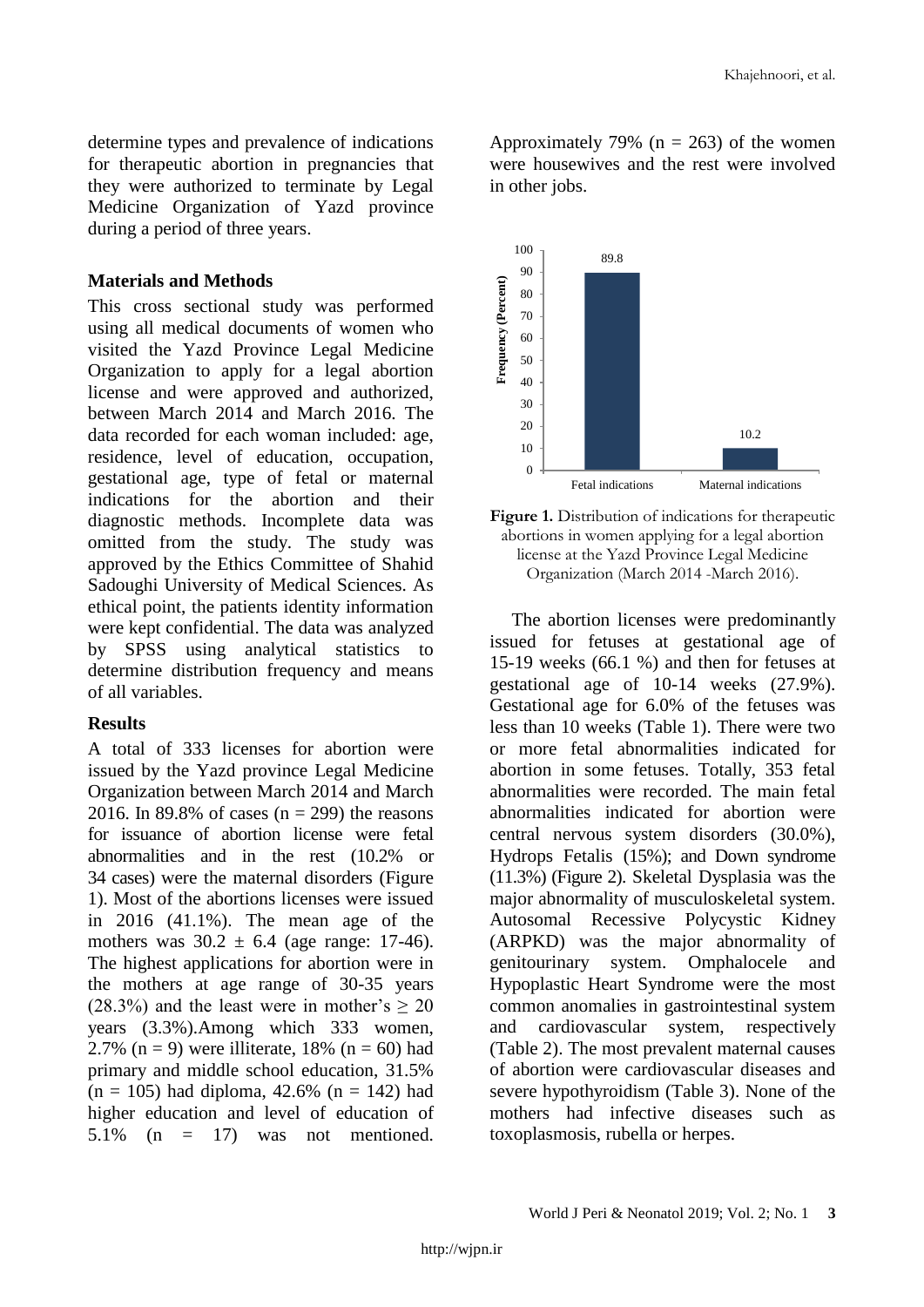| ally 1 Tovalet Legal Intendent Organization |                  |         |  |  |
|---------------------------------------------|------------------|---------|--|--|
| <b>Variable</b>                             | <b>Frequency</b> | Percent |  |  |
| Maternal Age                                |                  |         |  |  |
| $\geq$ 20                                   | 13               | 3.9     |  |  |
| $20 - 25$                                   | 51               | 15.3    |  |  |
| $25 - 30$                                   | 88               | 26.4    |  |  |
| 30-35                                       | 93               | 28      |  |  |
| $35 - 40$                                   | 59               | 17.7    |  |  |
| $40 \leq$                                   | 29               | 8.7     |  |  |
| Total                                       | 333              | 100     |  |  |
| Level of Education                          |                  |         |  |  |
| Illiterate                                  | 9                | 2.7     |  |  |
| Primary and middle school                   | 60               | 18      |  |  |
| Diploma                                     | 105              | 31.5    |  |  |
| Higher education                            | 142              | 42.6    |  |  |
| Unknown                                     | 17               | 5.1     |  |  |
| Total                                       | 333              | 100     |  |  |
| Occupation                                  |                  |         |  |  |
| Housewife                                   | 263              | 79      |  |  |
| Others (employed, self-employed)            | 70               | 21      |  |  |
| Total                                       | 333              | 100     |  |  |
| Gestational age based on ultrasound (weeks) |                  |         |  |  |
| $\geq 10$                                   | 20               | 6       |  |  |
| $10-14$                                     | 93               | 27.9    |  |  |
| $15-19$                                     | 220              | 66.1    |  |  |
| Total                                       | 333              | 100     |  |  |

**Table 1.** Characteristics of women applying for a legal abortion licence at the Yazd Province Legal Medicine Organization

# **Discussion**

This retrospective study examined causes of issuance of legal abortion license from Yazd Legal Medicine Organization during 3 years. The study showed 89.8% (n = 299) of abortion licenses were issued due to fetal

abnormalities and  $10.2\%$  (n = 34) due to maternal diseases. The most frequent fetal indications for abortion were central nervous system disorders, Hydropes Fetalis and Down syndrome while most frequent maternal indications were cardiovascular diseases and severe hypothyroidism.



**Figure 2.** Distribution of therapeutic abortions according to fetal indications **Fetal abnormality**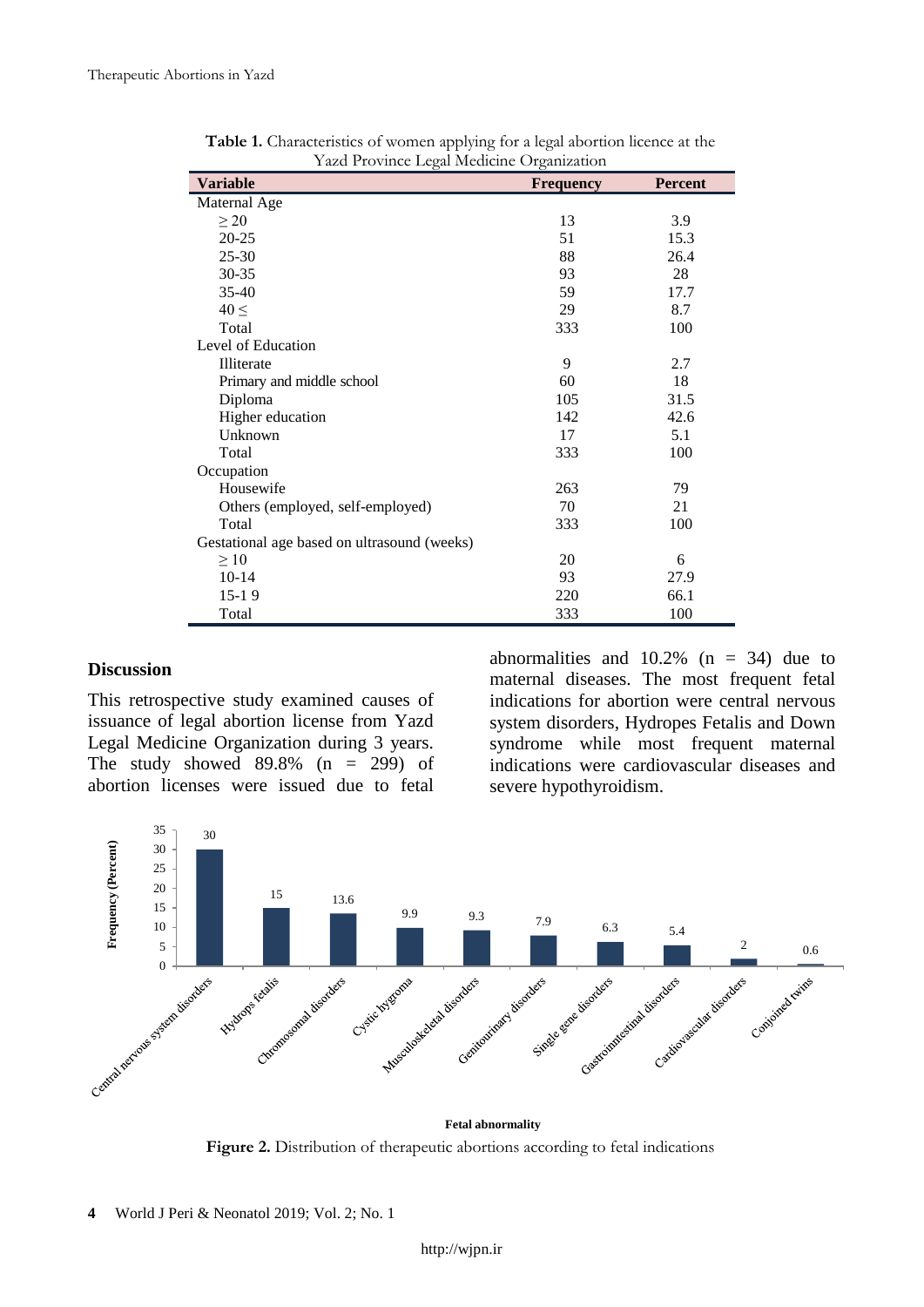| <b>Abnormality</b>                                                 | to opportune movement.<br><b>Frequency</b> | Percent        |
|--------------------------------------------------------------------|--------------------------------------------|----------------|
| Neurological System                                                |                                            |                |
| Anencephaly                                                        | 25                                         | 7.1            |
| Encephalocele                                                      | 10                                         | 2.8            |
| Spina Bifida (Spina Bifida Occulta, Meningocele, Myelomeningocele) | 25                                         | 7.1            |
| Hydrocephalus                                                      | 11                                         | 3.1            |
| Ventriculomegaly                                                   | 10                                         | 2.8            |
| Dandy Walker Syndrome                                              | 6                                          | 1.7            |
| Holoprosencephaly                                                  | 10                                         | 2.8            |
| Others (Hydrencephaly, Microcephaly, Acrania, Joubert Syndrome)    | 9                                          | 2.5            |
| Total                                                              | 106                                        | 30             |
| Genetic Disorders                                                  |                                            |                |
| <b>Chromosomal Abnormalities</b>                                   |                                            |                |
| Down Syndrome (Trisomy 21)                                         | 40                                         | 11.3           |
| Edward Syndrome (Trisomy 18)                                       | $\overline{4}$                             | 1.1            |
| Patau Syndrome(Trisomy13)                                          | 1                                          | 0.3            |
| Triploidy                                                          | $\mathbf{2}$                               | 0.6            |
| Trisomy 8                                                          | 1                                          | 0.3            |
| Total                                                              | 48                                         | 13.6           |
| <b>Single Gene Disorders</b>                                       |                                            |                |
| Major Thalassemia                                                  | 13                                         | 3.7            |
| Haemophilia                                                        | 5                                          | 1.4            |
| Spinal Muscular Atrophy (SMA)                                      | $\sqrt{2}$                                 | 0.6            |
| Phenylketonuria (PKU)                                              | $\mathbf{1}$                               | 0.3            |
| Ichthyosis                                                         | 1                                          | 0.3            |
| Total                                                              | 22                                         | 6.3            |
| Musculoskeletal System                                             |                                            |                |
| Severe Skeletal Dysplasia                                          | 12                                         | 3.4            |
| Diaphramatic Hernia                                                | 4                                          | 1.1            |
| Achondroplasia                                                     | $\tau$                                     | $\overline{2}$ |
| Others (Arthrogryposis, Multiple Skeletal Anomalies)               | 10                                         | 2.8            |
| Total                                                              | 33                                         | 9.3            |
| Cardiovascular System                                              |                                            |                |
| Hypoplastic Heart Syndrome(HLHS & HRHS)                            | 4                                          | 1.1            |
| Severe Valvular Stenosis (aortic stenosis & pulmonary Stenosis)    | $\overline{2}$                             | 0.6            |
| Single Ventricle Heart                                             | 1                                          | 0.3            |
| Total                                                              | 7                                          | $\overline{2}$ |
| <b>Gastrointestinal System</b>                                     |                                            |                |
| Omphalocele                                                        | 14                                         | $\overline{4}$ |
| Gastroschesis                                                      | $\overline{c}$                             | 0.6            |
| Others                                                             | 3                                          | 0.8            |
| Total                                                              | 19                                         | 5.4            |
| Genitourinary System                                               |                                            |                |
| Autosomal Recessive Polycystic Kidney (ARPKD)                      | 12                                         | 3.4            |
| Multicystic Dysplastic Kidney (MCDK)                               | 2                                          | 0.6            |
| Severe Hydronephrosis                                              | 3                                          | 0.8            |
| SturacturalRenal Abnormalities + Severe Oligohydramnios            | 11                                         | 3.1            |
| Total                                                              | 28                                         | 7.9            |
| Conjoined Twins                                                    | $\overline{2}$                             | 0.6            |
| Cystic Hygroma                                                     | 35<br>53                                   | 9.9<br>15      |
| <b>Hydrops Fetalis</b><br>Total                                    | 353                                        | 100            |
|                                                                    |                                            |                |

**Table2.** Distribution of fetal abnormalities according to systems involved.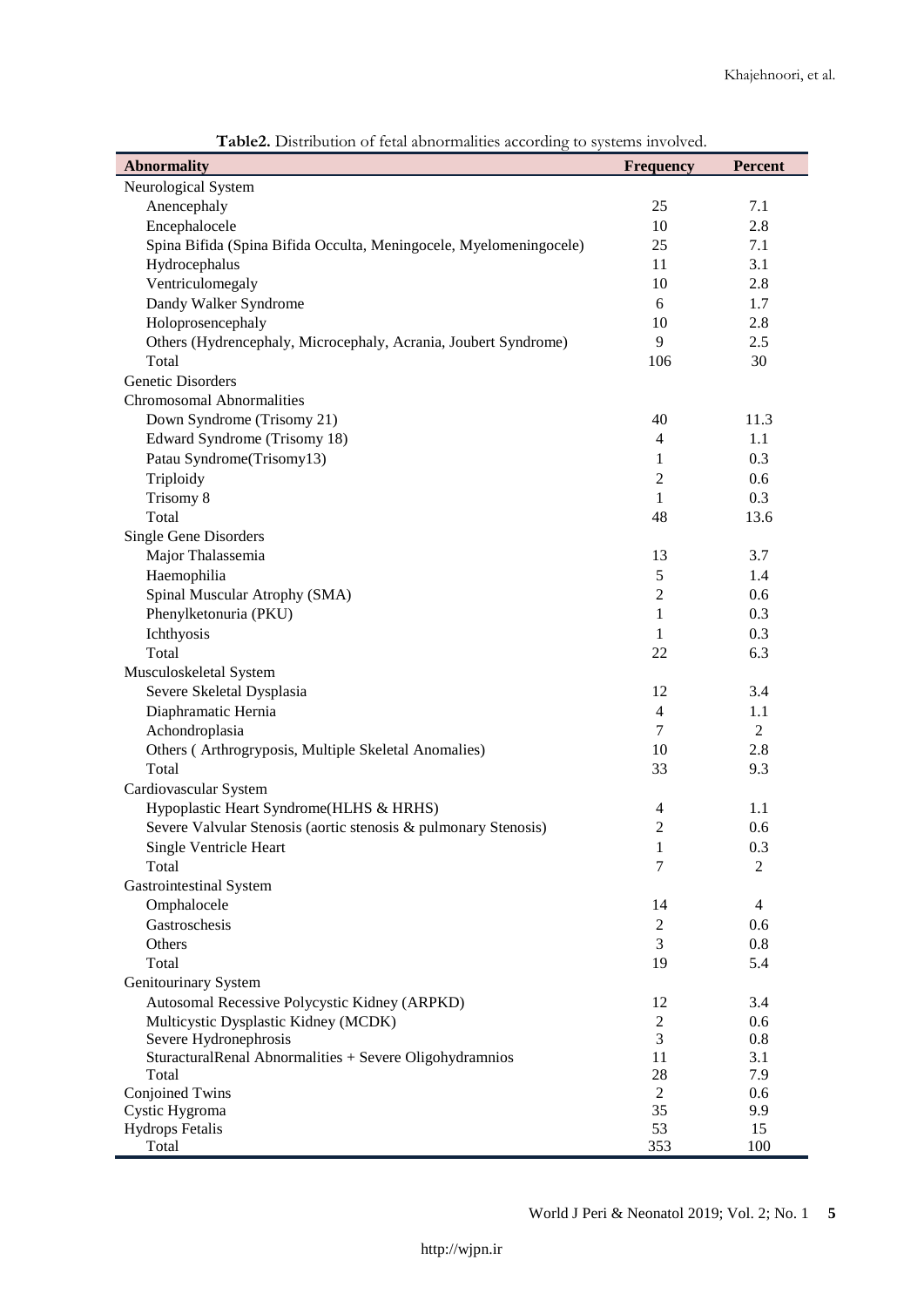| <b>Maternal Diseases</b>                         | ↩<br><b>Frequency</b> | <b>Percent</b> |
|--------------------------------------------------|-----------------------|----------------|
| Cardiovascular diseases                          |                       | 20.6           |
| Hypothyroidism                                   | 6                     | 17.6           |
| <b>Diabetes</b>                                  | 3                     | 8.8            |
| Kidney diseases                                  | 2                     | 5.9            |
| Blood pressure                                   |                       | 2.9            |
| Cirrhosis                                        |                       | 2.9            |
| Thyroid cancer                                   |                       | 2.9            |
| Lupus                                            |                       | 2.9            |
| Hemiplegia followed by stroke                    |                       | 2.9            |
| Hemolytic anemia                                 |                       | 2.9            |
| Malignant Peripheral Nerve Sheath Tumors (MPNST) |                       | 2.9            |
| Treatment-Resistanse Depression (TRD)            |                       | 2.9            |
| <b>Placental Anomalies</b>                       |                       |                |
| Hydatidiform mole                                |                       | 5.9            |
| Placenta accreta                                 | 2                     | 5.9            |
| Placenta increta                                 |                       | 11.8           |
| Total                                            | 34                    | 100            |

**Table 3.** Distribution of therapeutic abortions according to maternal indications

Our findings were consistent with some other studies previously reported. In the study of Soleimanpour et al. in Esfahan, as well as the study of Naeeji et al. in Tehran, respectively 75.8% and 88% of abortions have fetal indication for abortion.<sup>10,11</sup> In both studies central nervous system disorders, Hydrops Fetalis and trisomies have been the most common cause of abortion. The main maternal cause of abortion in Naeeji study was cardiovascular diseases. In another study by Forouzesh et al. in Hormozgan 82.56% of therapeutic abortions were due to fetal abnormalities and 13.52% of due to maternal causes.<sup>12</sup> In their study the main fetal indications for abortion were central nervous system disorders (especially Anencephaly and Microcephaly) and Major Thalassemia and the main maternal indication for abortion were renal disorders. In the study of Dadipoor et al. and Ghadipasha et al.; $13,14$  cardiovascular disorders were the main maternal indication for abortion. In both studies the greatest proportion of the women applying for an abortion license for fetal indications had a fetus with Major thalassemia where it was rare in our investigation. It shows that thalassemia is now under the control of health care system in the country.

The causes of difference between the

prevalence of congenital anomalies in various regions of the country may reflect different methods of detection and recording, or true differences in frequency due to consanguineous marriage rate, dissimilar environmental exposures, genetic constitutions or the interaction of both.

According to our findings central nervous system disorders (Anencephaly and Spina Bifida) were the most frequent fetal abnormalities licensed an abortion. Folic acid deficiency is a well-known factor predisposing to neural tube defects and possibly other congenital anomalies.<sup>15</sup> Despite this fact, most women are not aware of folic acid benefits to prevent neural tube defects. It is recommended that all the women who want to become pregnant consume 400 mg of folic acid from a month before conception to the end of first trimester daily.<sup>16</sup>

Another high frequent fetal abnormality in the present study and some other similar studies were chromosomal abnormalities (especially trisomy 21). A large number of studies have reported that fetal chromosomal abnormalities including trisomy 21, trisomy 18, and trisomy 13 have a direct association with advanced maternal age.<sup>17</sup> Therefore couples should be encouraged to complete reproduction before 35 years of age of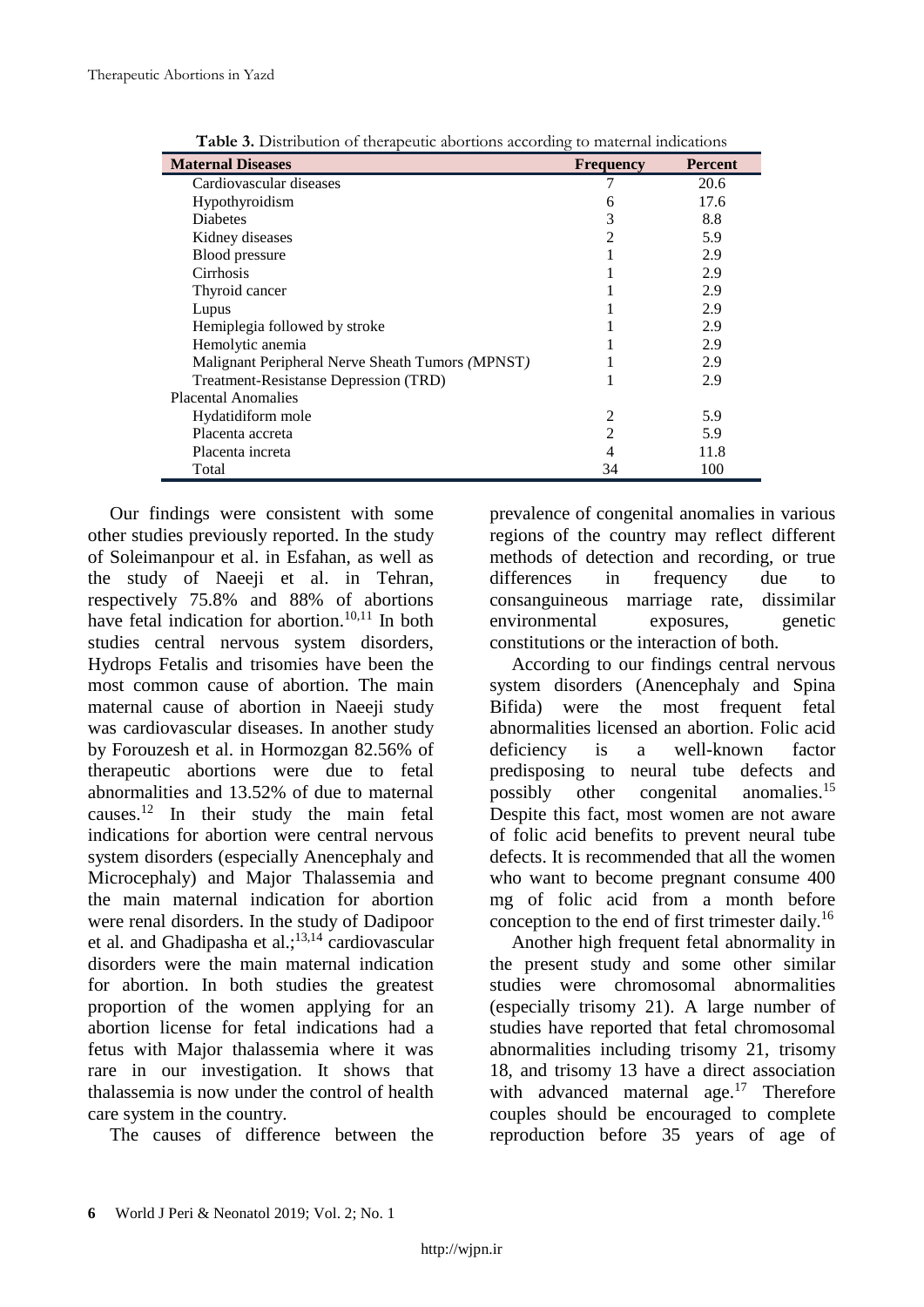mother. By reducing birth rate, family planning may contribute to a decline in birth prevalence of chromosomal abnormalities. It is estimated combined with encouragement to complete reproduction before the age of 35, family planning can contribute to a 50% reduction of Down syndrome.<sup>18,19</sup>

With regard to this point that in many cases permission for abortion is not issued because gestational age is over 19 weeks, for this reason it may make a trend to illegal abortion. So that it is necessary for experts to aware of indications of therapeutic abortions and to improve the diagnostic skills for early diagnosis of fetal abnormalities.

# **Conclusion**

The present study shows high prevalence of therapeutic abortion due to fetal abnormalities. For reducing the rate of fetal abnormalities it suggests: to improve the epidemiological knowledge about genetic disorders and birth defects, to select preventive programs according to prevalence, severity and the predicted outcomes of interventions and improve prenatal services, including family planning and maternal nutrition. For women with cardiovascular disorders contraception is indispensable.

## **Conflict of Interests**

Authors have no conflict of interests.

### **Acknowledgments**

The authors would like to appreciate the staff of the Yazd Legal Medicine Organization for their cooperation.

**How to Cite:** Khajehnoori S, Tabatabaee RS, Noori-Shadkam M, Lookzadeh MH, Mojibian M, Mirjalili M, et al. Prevalence of Fetomaternal Indications of Therapeutic Abortions in Yazd Province. World J Peri & Neonatol 2019; 2(1): 1-8.

## **References**

1. Cunningham FG, Leveno KJ, Bloom SL, Hauth JC, Gilstrap LC, Wenstrom KD. William's obstetrics. 22<sup>nd</sup> ed. New York, NY: McGraw Hill Professional; 2005.

- 2. World Health Organization. Unsafe abortion. Geneva: World Health Organization, 2004. [Cited 2005 Oct 20]. Available from: URL; https://apps.who.int/iris/bitstream/handle/1066 5/42976/9241591803.pdf?sequence=1
- 3. Larijani B, Zahedi F. Changing parameters for abortion in Iran. Indian J Med Ethics 2006;  $3(4)$ : 130-1.
- 4. Abbasi M, Ahmadi A, Fakoor H. The basics of Therapeutic abortion and its review on the subject of medicallaws. I Medical Law 2012; 6(20): 115-40. [In Persian].
- 5. Carmona RH. The global challenges of birth defects and disabilities. Lancet 2005; 366(9492): 1142-4.
- 6. Jahantiq M, Mazaheri M, Rabaninia T, Javaheri A, Amjadi N. Prevalence of Congenital Anomalies in Newborns Zabol. World J Peri & Neonatol 2018; 1(1): 7-14.
- 7. Fernando S, Bandara T, Sathanantharajah R, Withanaarachchi K. Pattern of clinically recognisable congenital malformations in babies born in a tertiary referral centre in Sri Lanka. Ceylon Med J 2014; 59(4): 132-5.
- 8. Penchaszadeh VB. Preventing congenital anomalies in developing countries. [Community](https://www.ncbi.nlm.nih.gov/pubmed/14960901)  [Genet](https://www.ncbi.nlm.nih.gov/pubmed/14960901) 2002; 5(1): 61-9.
- 9. Shah I, Ahman E. Unsafe abortion: global and regional incidence, trends, consequences, and challenges. J Obstet Gynaecol Can 2009; 31(12): 1149-58.
- 10.Sabourin JN, Burnett M. A review of therapeutic abortions and related areas of concern in Canada. J Obstet Gynaecol Can 2012; 34(6): 532-42.
- 11.Soleimanpour A, Mogharezadeh M, Pourbakhtiar M, Mehmandoust N, Karimi J. The study of legal abortion due to fetal abnormalities in thecases referred to esfahan province forensic medicine centers from 2010 to 2014. Iran J Obstet Gynecol Infertil 2017; 20(4): 25-33. [In Persian].
- 12.Naeeji H, Mirtorabi SD, Shojamoradi MH, Khatami A. The requests for therapeutic abortion in legal medicine organization of tehran: indications for acceptance and rejection. [scientific journal of forensic](https://www.sid.ir/En/Journal/JournalList.aspx?ID=3723)  [medicine](https://www.sid.ir/En/Journal/JournalList.aspx?ID=3723) [2011; Forensic Medicine 2012;](https://www.sid.ir/En/Journal/JournalListPaper.aspx?ID=120040)  [17\(1\): 4](https://www.sid.ir/En/Journal/JournalListPaper.aspx?ID=120040)1-7. [In Persian].